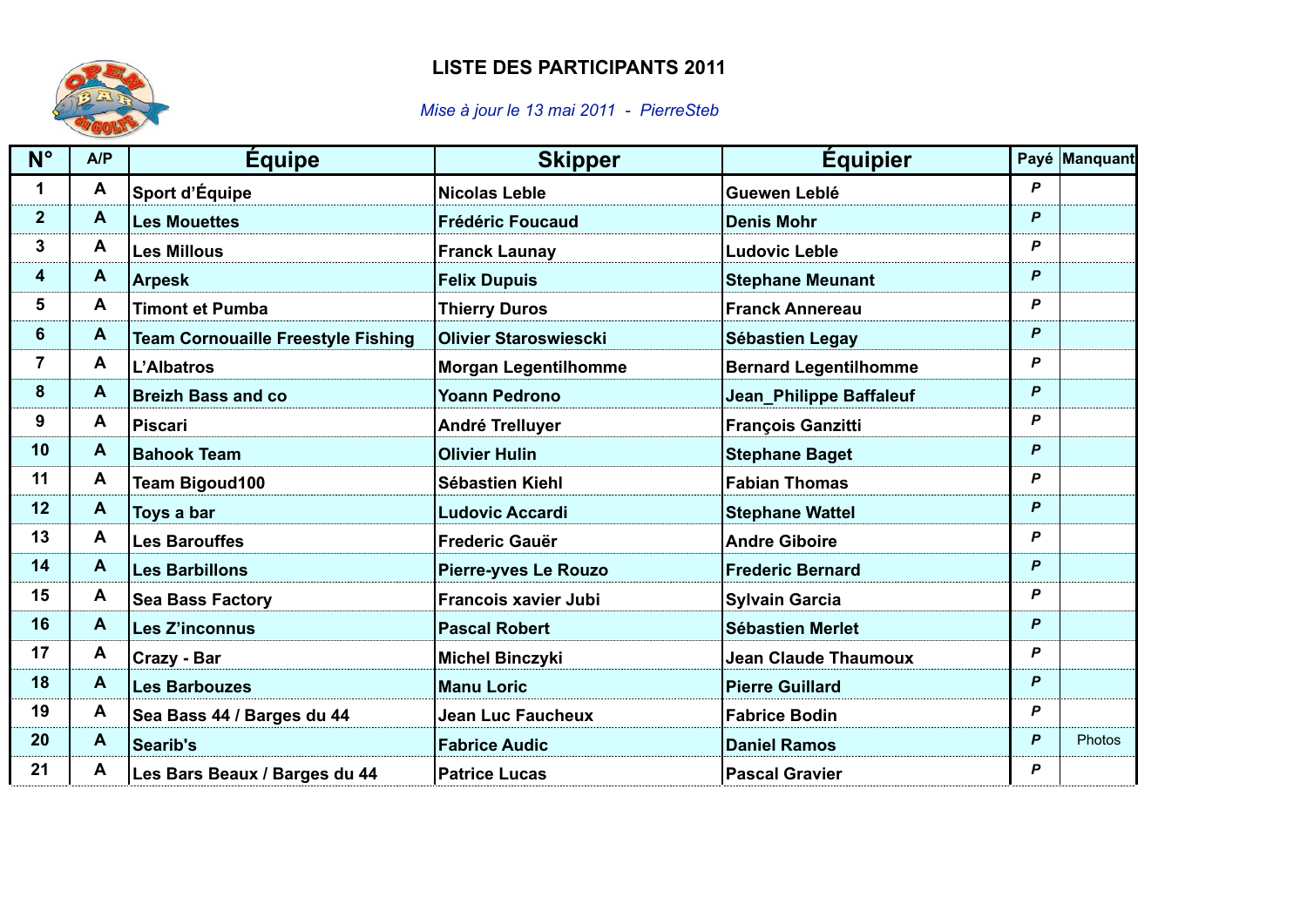| 22              | A            | Les Cheixoix / Barges du 44      | <b>Anthony Seigneur</b>     | <b>Tony Courtin</b>          | P | Photos        |
|-----------------|--------------|----------------------------------|-----------------------------|------------------------------|---|---------------|
| 23              | A            | Nicole & Pierrot                 | <b>Johann Morel</b>         | <b>Guillaume Sougues</b>     | P |               |
| 24              | A            | <b>ASPBN</b>                     | <b>Sylvain Navarre</b>      | <b>Fabien Hareau</b>         | P | <b>Photos</b> |
| 25              | A            | Les Allumés du 44 / Barges du 44 | <b>Stephane Errien</b>      | <b>Henry Dupré</b>           | P |               |
| 26              | $\mathbf{A}$ | <b>Barbot and co</b>             | <b>Eric Barbot</b>          | <b>Joseph Barbot</b>         | P | Photos        |
| 27              | A            | Big-Game 44 / Barge du 44        | Stéphane Aubineau           | <b>Remi Vince</b>            | P |               |
| 28              | A            | <b>Guibu Team</b>                | <b>Christophe Guillerme</b> | Jean François Le Buanic      | P |               |
| 29              | A            | <b>Tarpo &amp; Baragouineur</b>  | <b>Jacques Chopin</b>       | <b>Patrick Tudal</b>         | P |               |
| 30 <sub>o</sub> | A            | Peche.com                        | <b>Xavier Lamacq</b>        | <b>Sylvain Aubineau</b>      | P |               |
| 31              | A            | <b>Team breizh-iles</b>          | <b>Benoit Pin</b>           | <b>Raoul Malcoste</b>        | P |               |
| 32 <sub>2</sub> | $\mathbf{A}$ | <b>Les Baroudeurs</b>            | <b>Marcel Dupre</b>         | <b>Gerard Boche</b>          | P |               |
| 33 <sub>°</sub> | A            | <b>Ghost Fisher</b>              | Jean François Deshais       | Jérome Daniel                | P | <b>Photos</b> |
| 34              | A            | Wan's UP                         | <b>Erwan Troadec</b>        | <b>Erwann Lemesle</b>        | P |               |
| 35 <sub>5</sub> | A            | <b>Loup Bar</b>                  | <b>Yvan Jan</b>             | <b>Stephane Genier</b>       | P |               |
| 36              | A            | <b>Labrax Feeling</b>            | <b>Didier Aveline</b>       | <b>Kevin Aveline</b>         | P |               |
| 37              | A            | <b>Team Jaune 51</b>             | <b>Alain Moginot</b>        | <b>Christophe Le Hegarat</b> | P |               |
| 38              | A            | J'ai                             | Jérome Bellot               | <b>Emerand Delangavan</b>    | P |               |
| 39              | A            | Gentiane                         | <b>Yannick Jolivet</b>      | <b>Marc Penverne</b>         | P |               |
| 40              | A            | <b>Bar Fisch</b>                 | <b>Profirio Loureiro</b>    | <b>Michel Thoumelin</b>      | P |               |
| 41              | A            | <b>BBC</b>                       | <b>David Monsigny</b>       | <b>Philippe Pauquet</b>      | P | <b>Photos</b> |
| 42              | A            | <b>Home Made Addicted</b>        | <b>Fred Artur</b>           | <b>Olivier Belin</b>         | P |               |
| 43              | A            | <b>Labrax Team</b>               | <b>Didier Barbarot</b>      | <b>Yannick Gosles</b>        | P |               |
| 44              | A            | les grosses cuisses              | <b>Dominique Bouillo</b>    | <b>Benoit Barteau</b>        | P | Photos        |
| 45              | A            | <b>Barenstok</b>                 | <b>Alain Rabiller</b>       | <b>Frederic Roulet</b>       | P |               |
| 46              | A            | <b>Gais Leurrons</b>             | <b>Guy Travers</b>          | <b>Patrick Boudry</b>        | P |               |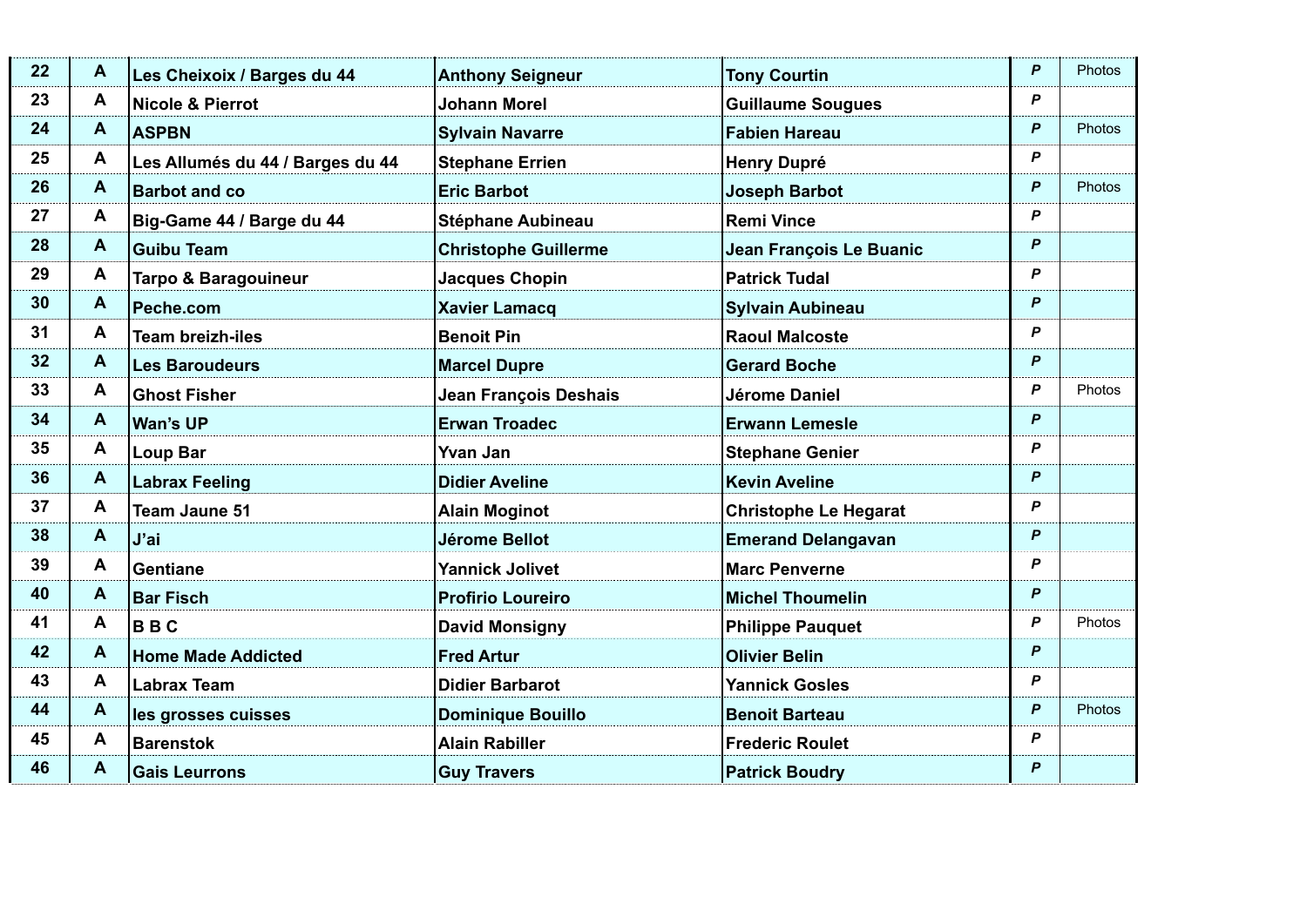| 47 | A  | Les copains d'abord                     | <b>Mickael Mauret</b>        | <b>Yvon Houssais</b>       | P                |               |
|----|----|-----------------------------------------|------------------------------|----------------------------|------------------|---------------|
| 48 | A  | <b>No Alibi</b>                         | <b>Hervé Cotonnec</b>        | <b>Benoit Ernou</b>        | P                |               |
| 49 | A  | <b>IléGro</b>                           | Jean Philippe Joly           | <b>Renaud Gisselbrecht</b> | P                |               |
| 50 | A  | <b>Stelep Le Bass du Golfe</b>          | <b>Stéphane Lepeintre</b>    | <b>Goulven Dolle</b>       | P                |               |
| 51 | P  | <b>Team Illex - Navicom</b>             | <b>Yoann Houssais</b>        | <b>Nicolas Jeanne</b>      | P                |               |
| 52 | P  | key west - Star boat ii                 | <b>Franck Courdier</b>       | <b>Eric Faura</b>          | P                |               |
| 53 | P  | Pole France appat                       | Jean Marc Quéré              | <b>Francois Le Bret</b>    | P                | Photos        |
| 54 | P  | <b>Ls Passion</b>                       | <b>Marc Gojon</b>            | <b>Kevin Bauduin</b>       | P                | <b>Photos</b> |
| 55 | P  | <b>Hearty Ryse - Navicom I</b>          | <b>Sylvain Lozier</b>        | <b>Aurélien Mouchel</b>    | P                |               |
| 56 | P. | <b>Team Rnby - Navicom</b>              | <b>Richard Crenn</b>         | <b>Yvan Crenn</b>          | P                |               |
| 57 | P  | <b>Hearty Rise - Navicom IV</b>         | <b>Erwan Le Chat</b>         | Yann Rocher                | P                |               |
| 58 | P  | <b>Hearty Rise - Navicom II</b>         | <b>David Delabarde</b>       | <b>Sébastien Gaillard</b>  | P                |               |
| 59 | P  | <b>Hearty Rise - Navicom III</b>        | <b>Cédric Lechevallier</b>   | Romain Pappalardo          | P                |               |
| 60 | P  | <b>Hearty Rise-Navicom-Lucky Craft</b>  | <b>Didier Courtois</b>       | <b>Laurent Peignon</b>     | P                |               |
| 61 | P  | MC Technologies / Lowrance II           | <b>Fred Lavion</b>           | <b>Anthony Malgorn</b>     | P                |               |
| 62 | P  | <b>Hearty Rise - Navicom V</b>          | <b>Thierry Naegelin</b>      | <b>Sylvie Duboil</b>       | P                |               |
| 63 | P  | <b>Ultimate Fishing III - Lowrance</b>  | <b>Christophe Le Toullec</b> | <b>Yann Sellin</b>         | P                |               |
| 64 | P  | <b>Berkley Gulp Alive II Humminburd</b> | <b>Cedric Mouchel</b>        | <b>Nicolas Dumond</b>      | N                |               |
| 65 | P  | Key west - Star Boat I                  | Guillaume De Drézigué        | <b>Julien Thual</b>        | P                |               |
| 66 | P  | <b>Berkley - Powerbait - Lowrance</b>   | <b>Denis Christien</b>       | <b>Lionel Varin</b>        | N                | <b>Photos</b> |
| 67 | P  | Alexis Pêche en Mer                     | <b>Alexis Riou</b>           | <b>Yannick Bouchet</b>     | P                |               |
| 68 | P  | <b>Berkley Gulp Alive 1 - Navicom</b>   | <b>Olivier Darot</b>         | <b>Erwann Le Brun</b>      | $\boldsymbol{N}$ |               |
| 69 | P  | <b>Filish</b>                           | <b>Mathieu Guennal</b>       | Jérémy Sergent             | P                |               |
| 70 | P  | <b>Ultimate Fishing II - Lowrance</b>   | <b>Nicolas Cadiou</b>        | <b>David Padet</b>         | P                |               |
| 71 | P  | MC Technologies / Lowrance II           | <b>Nicolas Migeon</b>        | <b>Yann Cuvelier</b>       | P                |               |